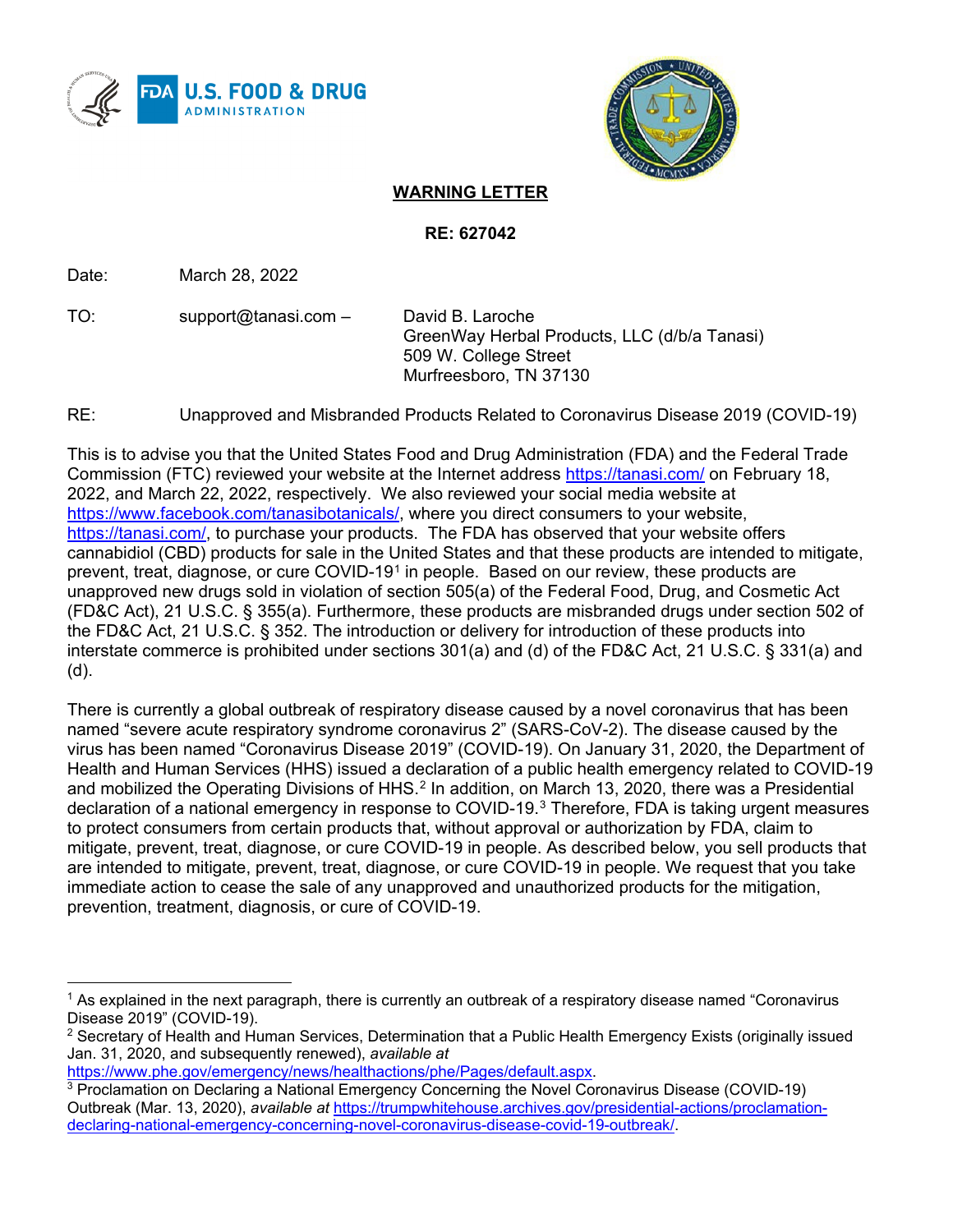Some examples of the claims on your website and social media website that establish the intended use of your products and misleadingly represent them as safe and/or effective for the treatment or prevention of COVID-19 include:

# • "**Does CBD Defend Against COVID?** . . .

At the [University Of Chicago,](https://www.uchicago.edu/) a team led by Marsha Rosner discovered that CBD curbs COVID-19 cell infections in lab experiments. By using small doses of CBD (approximately what patients would receive in an oral drug), the team discovered that CBD didn't stop the spread of COVID-19 in test tubes. Rather, it started acting as soon as the virus entered healthy cells, blocking it from making copies of itself, thanks to interferon (an inflammatory protein).

# **CBD, COVID and Epilepsy**

When the team studied adults with severe epilepsy, they realized that individuals on Epidiolex, a CBD-based medication, showed lower COVID-19 infection rates. . . . Another team from [Oregon](https://oregonstate.edu/)  [State University,](https://oregonstate.edu/) led by Richard van Breeman, recently shared a report in the Journal of Natural Products. It stated that high doses of CBDA and CBG actually prevent coronavirus from breaking into cells." [from the January 30, 2022 blog post on your webpage [https://tanasi.com/blog/does](https://tanasi.com/blog/does-cbd-defend-against-covid/)[cbd-defend-against-covid/](https://tanasi.com/blog/does-cbd-defend-against-covid/)]

# • "**3 CBDA Studies To Know Right Now** . . .

# **3. COVID**

A lab study in the Journal of Nature Products shows that [cannabis compounds inhibit the COVID](https://tanasi.com/blog/cannabis-and-covid-how-cannabinoids-could-prevent-infection/)  [19 virus](https://tanasi.com/blog/cannabis-and-covid-how-cannabinoids-could-prevent-infection/) from easily penetrating healthy human cells. Specifically, CBDA, and CBGA possess the ability to combat coronavirus. . . .

Even better? Researchers examined the compounds' impact against the COVID's alpha and beta variants in a laboratory. And they proved effective. . . . lead researcher Richard van Breemen said that these compounds could prevent and even treat SARS-CoV-2 infections. And he suggested taking them orally, thanks to their extended history of safe application in humans. . . .

You can enjoy the better-together benefits of CBDa and CBD in Tanasi's range of full-spectrum hemp extracts." [from the January 27, 2022 blog post on your webpage [https://tanasi.com/blog/3](https://tanasi.com/blog/3-cbda-studies-to-know-right-now/) [cbda-studies-to-know-right-now/\]](https://tanasi.com/blog/3-cbda-studies-to-know-right-now/)

### • "**Cannabis and Covid: New Hope For Preventing Infections and Speeding Recovery** . . .

### **Cannabis and COVID: Preventing Infection**

In the [new study,](https://pubs.acs.org/doi/10.1021/acs.jnatprod.1c00946) author Richard van Breemen reveals that cannabinoids can help prevent a Sars-Cov-2 infection., [*sic*] How does that work? It seems that they block Covid-19 from entering your healthy cells. And, while all cannabinoids may be useful, two offer the most protection: [CBGA](https://tanasi.com/blog/cbg-vs-cbga-definitions-benefits-and-products/) and [CBDA.](https://tanasi.com/blog/differences-between-cbd-and-cbda/) (Also known as cannabigerolic acid and cannabidiolic acid.)

Now, if you're familiar with our Tanasi products, you probably know that these two compounds have many potential therapeutic properties. But now, with this study, we've learned that they may fight COVID by binding to the virus' spike proteins. In turn, this makes it harder for Covid to force its way into your body's healthy cells, possibly preventing infection.

Already, that's pretty exciting news. And it keeps getting better, because the cannabinoids seem to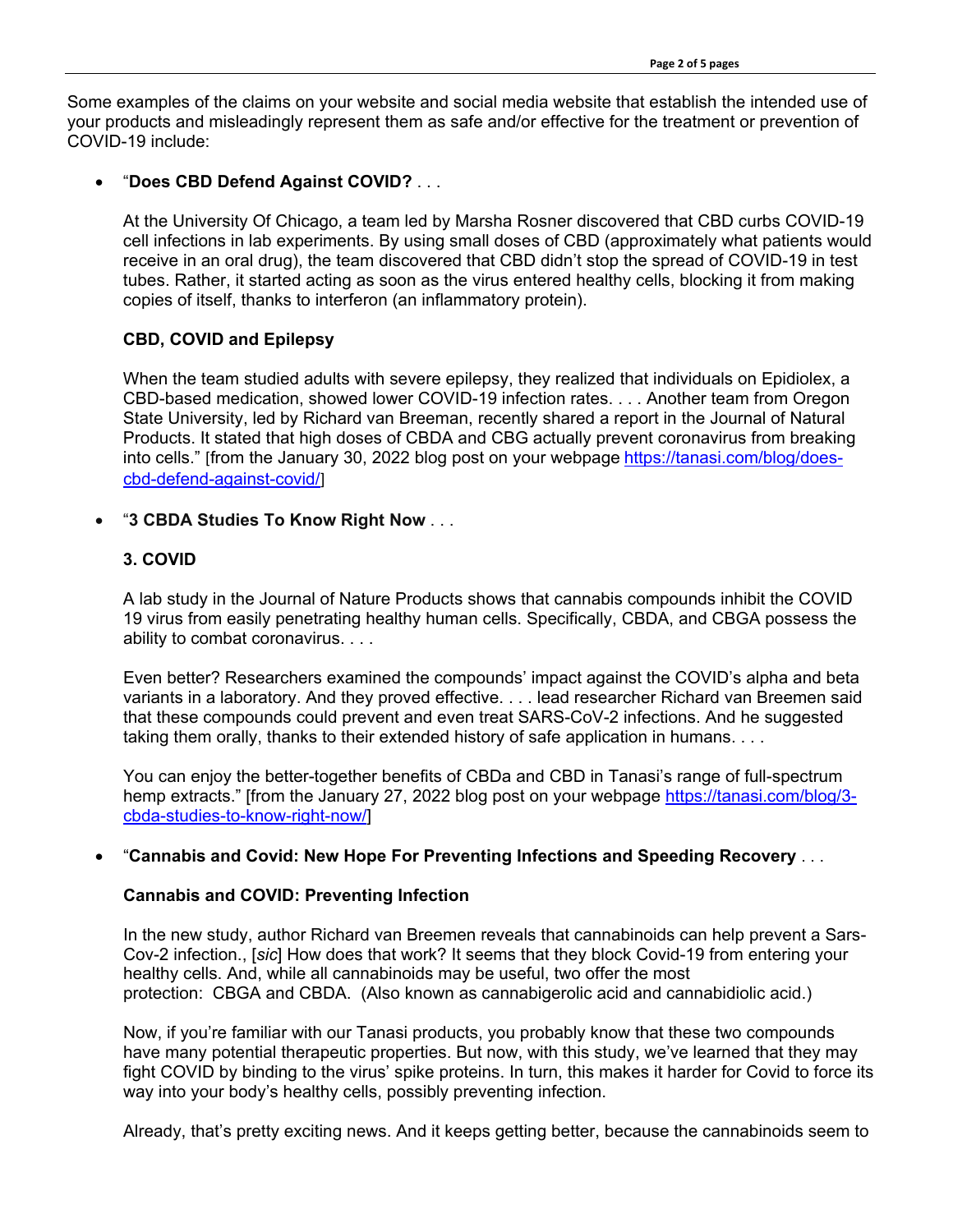work against several Covid variants." . . .

### **Cannabis and COVID: How Cannabinoids Fuel Recovery from Infection**

After announcing his new findings, van Breemen also said that cannabinoids 'have the potential to prevent as well as treat infection by SARS-CoV-2.'" [from the January 14, 2022 blog post on your webpage [https://tanasi.com/blog/cannabis-and-covid-how-cannabinoids-could-prevent-infection/\]](https://tanasi.com/blog/cannabis-and-covid-how-cannabinoids-could-prevent-infection/)

#### • "**The Latest Information On CBD Covid Implications**

As the COVID-19 outbreak affects countries across the globe, we're all hoping and waiting for new disease treatments. Thankfully, the latest studies and research shows cannabis' potential to treat coronavirus-related symptoms. . . .

### **2. CBD May Prevent a Cytokine Storm, and stop the Havoc it Wreaks in the Body**

Early results of an ongoing study published in [HealthEuropa](https://www.healtheuropa.eu/) suggest that a specific combination of [cannabinoids](https://tanasi.com/blog/what-is-a-cannabinoid/) and [terpenes](https://tanasi.com/blog/what-are-terpenes-used-for/) appears to be twice as effective as the corticosteroid dexamethasone at lowering COVID-19 inflammation. . . .

#### **3. Ongoing Research Is Examining The Full Effects Of The Virus And How CBD Can Mitigate Long-Term Damage**

Research from the [Rabin Medical Center](https://hospitals.clalit.co.il/rabin/en/Pages/default.aspx) holds another clue. Their findings suggest that 8 out of the 11 patients receiving cannabis treatments program saw improvements in virus-related infections.

### **CBD Covid Treatment: Can Cannabis Help?**

Many researchers believe that CBD might help fight COVID-19. It's classified as a contagious respiratory illness that causes fatigue, breathing problems, and fever. For some people, it's proven to be fatal. So could CBD and cannabis offer assistance in the ongoing fight against Covid-19? . . .

CBD shows significant potential in the fight against Covid-19, mainly due to its significant antiinflammatory properties. The latest research shows that cannabis and CBD might drastically improve Covid-19 symptoms. It could do so by lowering cytokine storms and protecting lung tissue from inflammation." [from the October 3, 2021 blog post on your webpage [https://tanasi.com/blog/cbd-covid-treatment-option/\]](https://tanasi.com/blog/cbd-covid-treatment-option/)

### • "**5 Things You Need to Know About THCV** . . .

#### **Anti-Inflammatory Effects** . . .

More recently, THCV was highlighted in connection with cannabinoids' anti-inflammatory impact on Covid-19- lung inflammation. The research, published in the Nature journal [Scientific Reports,](https://www.nature.com/srep/) suggests that cannabigerol (CBG) and low-dose THCV reduces inflammation in Covid patients' lung cells. But at this time, there are no approved cannabinoid COVID treatments. . . .

3. Most cannabis plants produce low concentrations of THCV. Certain strains can offer higher concentrations. . . . your best bet may be from the entourage effect associated with our fullspectrum CBD products." [from the June 4, 2021 blog post on your webpage [https://tanasi.com/blog/5-things-you-need-to-know-about-thcv/\]](https://tanasi.com/blog/5-things-you-need-to-know-about-thcv/)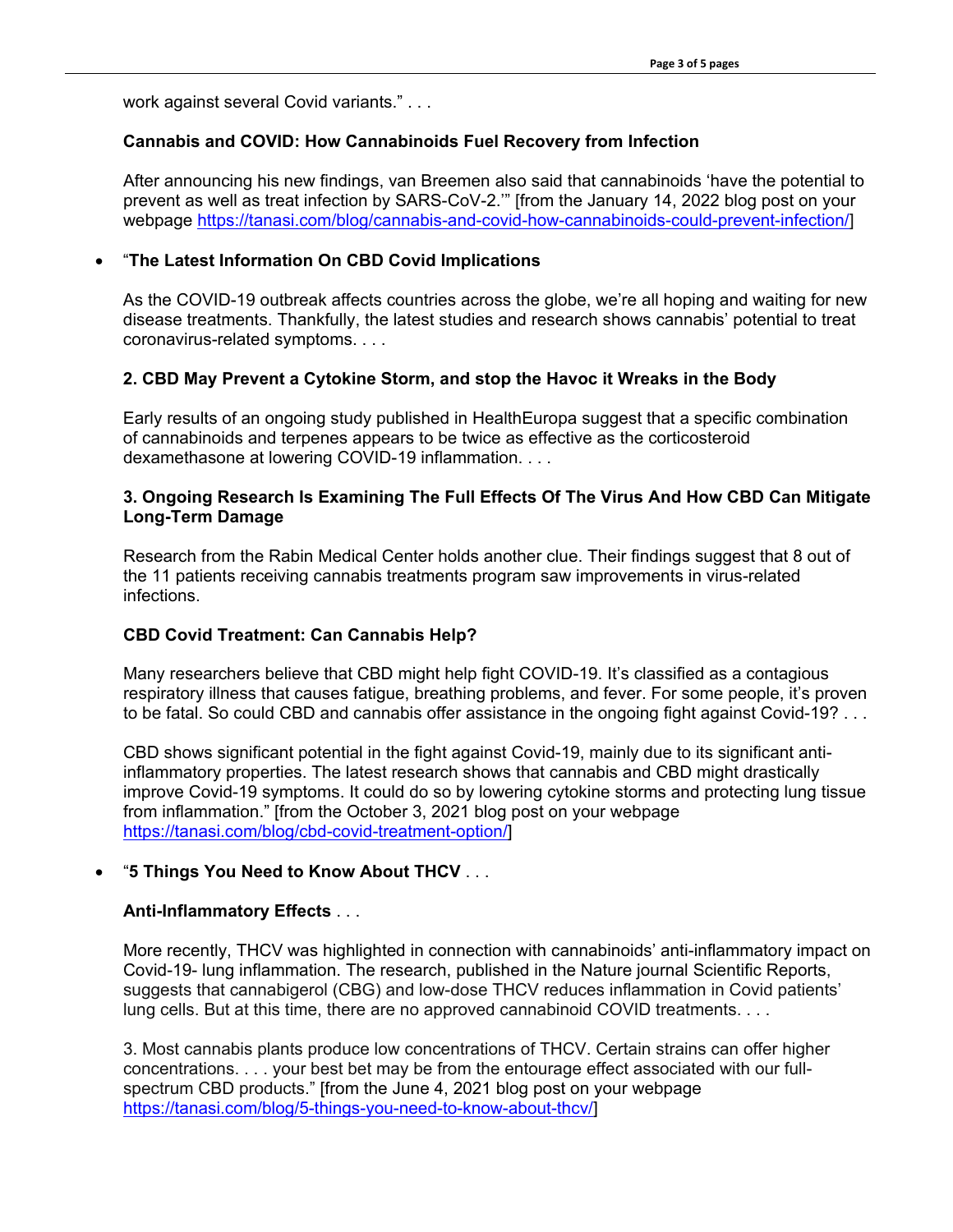#### • "**The Effects of Hemp on Inflammation** . . .

The Medical College of Georgia and Dental College of Georgia recently conducted a relevant study. It showed that CBD could help [reduce cytokine storms](https://www.liebertpub.com/doi/abs/10.1089/can.2020.0043) . . . and unrestricted lung inflammation in patients with Covid-19." [from the November 17, 2020 blog post on your webpage [https://tanasi.com/blog/effects-of-hemp-on-inflammation/\]](https://tanasi.com/blog/effects-of-hemp-on-inflammation/)

#### • "**What Is Dexamethasone?**

Dexamethasone has recently emerged as the best drug to treat severe life-threatening cases of Coronavirus Disease 2019 (COVID-19). . . . Dexamethasone is a synthetic corticosteroid that is used as an anti-inflammatory or immunosuppressant agent. . . .

#### **What Are the Anti-Inflammatory Effects of Cannabinoids?** . . .

GreenWay Tanasi, LLC, and its brand, Tanasi, a subsidiary of GreenWay Herbal Products, LLC, sells a number of cannabidiol (CBD) products that feature a unique patent-pending blend of cannabinoids (CBD and Cannabidiolic-acid (CBDA)) extracted from *Cannabis Sativa L.* hemp plants. GreenWay Herbal Products, LLC developed this [patent-pending technology](https://tanasi.com/tanasis-international-patent-on-cbd-research-files/) with a university partner, which has demonstrated that cannabinoids are natural anti-inflammatory agents that can suppress cytokine storms. In direct comparison studies, the unique formulation of cannabinoids used in the Tanasi CBD product line was as effective as dexamethasone in reducing cytokine storms. Thus [*sic*] it is not surprising that customers using the Tanasi CBD/CBDA products report that they are very effective at reducing a number of inflammatory conditions. See the customer reviews at [www.tanasi.com.](https://tanasi.com/) Tanasi is not recommending using its CBD/CBDA patent-pending formula as a treatment for COVID-19." [from the July 2, 2020 blog post on your webpage [https://tanasi.com/blog/what-is-dexamethasone/\]](https://tanasi.com/blog/what-is-dexamethasone/)

• "In the new study, author Richard van Breemen reveals that cannabinoids can help prevent a Sars-Cov-2 infection.

It seems that they block Covid-19 from entering your healthy cells. And, while all cannabinoids may be useful, two offer the most protection: CBGA and CBDA. . . .

Cannabis and Covid | CBDa prevents Covid-19 infection | Tanasi CBD with CBDa" [from the January 18, 2022 post on your Facebook webpage at [https://www.facebook.com/tanasibotanicals/\]](https://www.facebook.com/tanasibotanicals/)

• "It does matter to know. . . TANASI.COM CBD Covid Relief | Cannabis Treatment for COVID 19 . . ." [from the October 8, 2021 post on your Facebook webpage at [https://www.facebook.com/tanasibotanicals/\]](https://www.facebook.com/tanasibotanicals/)

You should take immediate action to address the violations cited in this letter. This letter is not meant to be an all-inclusive list of violations that exist in connection with your products or operations. It is your responsibility to ensure that the products you sell are in compliance with the FD&C Act and FDA's implementing regulations. We advise you to review your websites, product labels, and other labeling and promotional materials to ensure that you are not misleadingly representing your products as safe and effective for a COVID-19-related use for which they have not been approved by FDA and that you do not make claims that misbrand the products in violation of the FD&C Act. **Within 48 hours, please send an email to COVID-19-Task-Force-CDER@fda.hhs.gov** describing the specific steps you have taken to address these violations. Include an explanation of each step being taken to prevent the recurrence of any violations, as well as copies of related documentation. Failure to adequately correct any violations may result in legal action, including, without limitation, seizure and injunction.